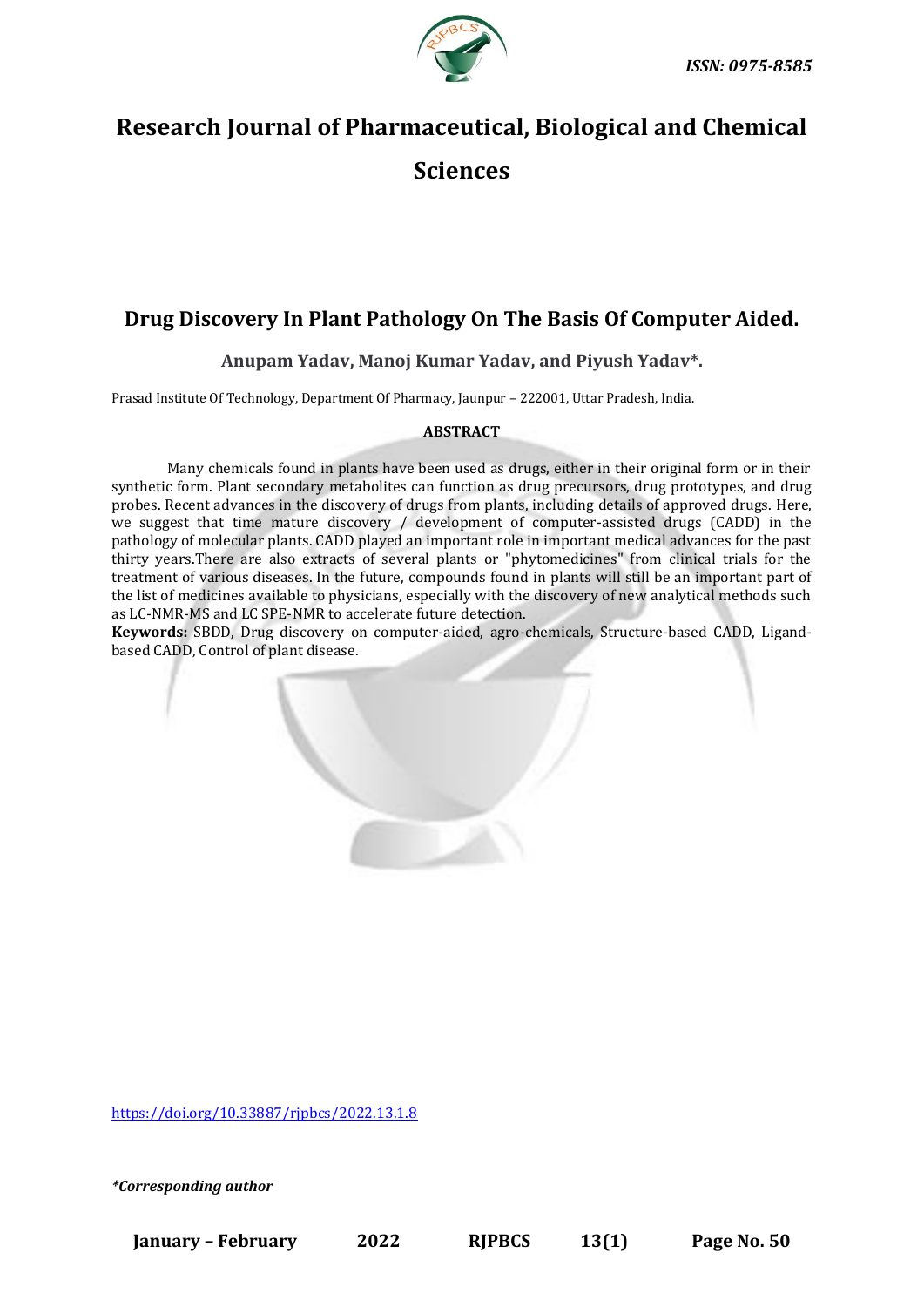

#### **INTRODUCTION**

Bringing a new drug to market is a very expensive process monetary policies, personnel capacity, and time. Drug availability and development takes an average of 10-15 years. Plant disease control is one of the challenges all humanity is responsible for ensuring that present and future people are well fed [12]. Hire-guidance on the availability of computer-assisted drugs (CADD) tech-niques are the top pharmaceutical companies and other research groups are important in the first phase of treatment availability to speed up the drug development process in a cost-effective way to reduce failures in the final stage. Two decades ago, the computer assisted medicine design (CADD) has become a critical part of devel-use of new drugs in the pharmaceutical industry. However, CADD is not available used to indicate the formation / development of chemicals can control plant diseases of plants. Only a handful of study .It has been developed using CADD in plant pathology. HTS continues to be a major part of the drug discovery process in the pharmaceutical industry because of its high efficiency, lack of basic understanding of cellular machinery after the function of the displayed hits can interfere with searching for a promising candidate [1].



#### **Figure - A diagram of a typical computer aided drug discovery process for agrochemicals.**

The current state of the drug discovery process it involves a number of fields, such as chemical and synthetic biology, computational chemistry, organic synthesis, and pharmacology. Therefore, it has many varieties Categories: (a) Target identification involves a single attainment the division of individual objectives to investigate their activities and exposure to a specific disease. (b) Target verification is the stage at which drugs are targeted linked to genital herpes, and their ability to do this regulates biological functions in the body after binding to a partner molecule. Many studies were conducted to find that the targeted macromolecule is connected to the file state of illness [13] (c) Identifying leadership involves the discovery of a chemical by which it is produced shows the level of energy and specificity compared to a reasonable and thought-provoking target unable to treat the targeted disease. (d) Good leadership

**January – February 2022 RJPBCS 13(1) Page No. 51**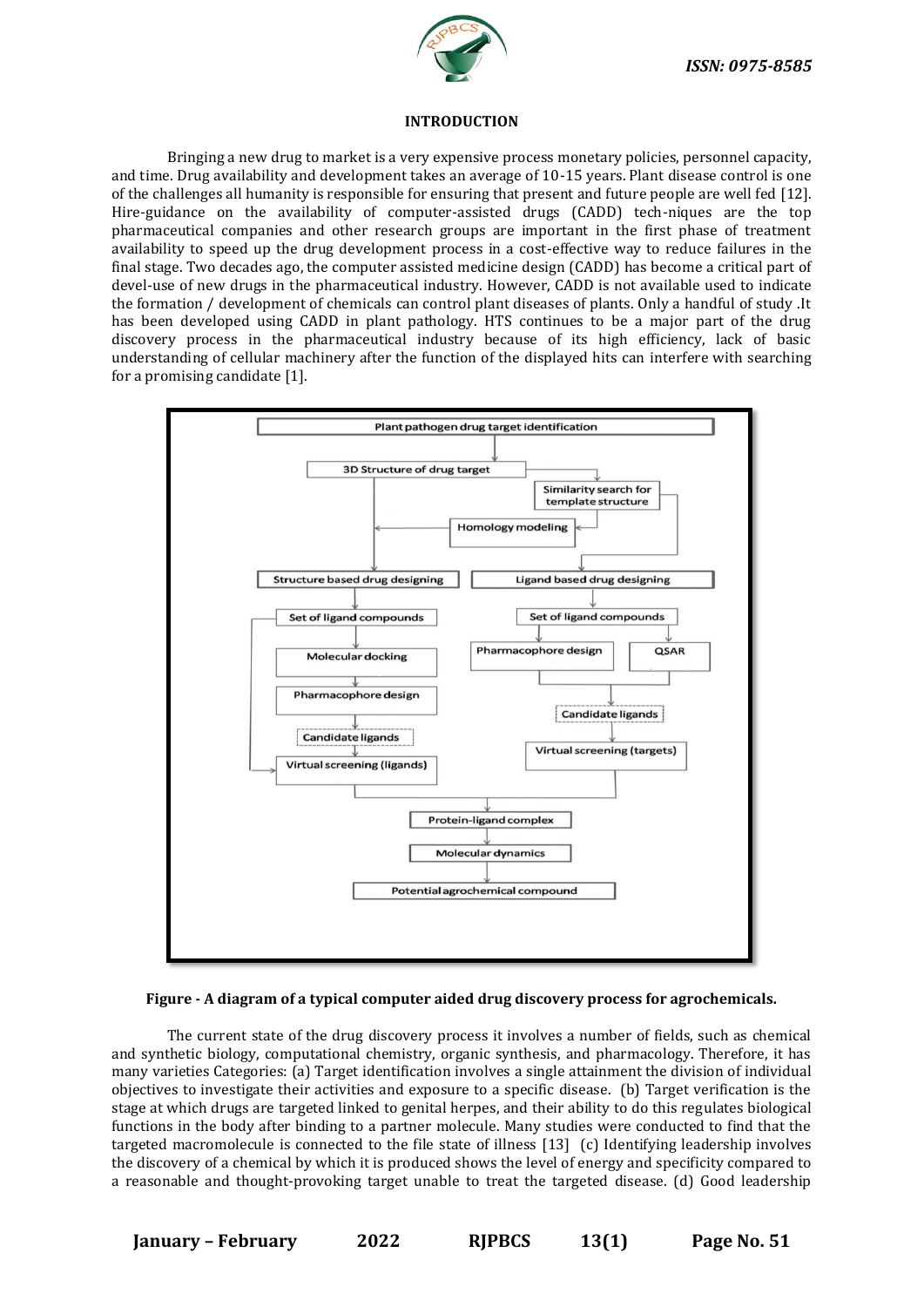

includes development of energy and other essential elements through iterative test cycles of lead and their own elements similes. Therefore, both in vitro and in vivo tests done prioritize and select candidates accordingly the potential for development as a safe and effective drug. In addition, structural relationships (employment) (SARs) developed to determine appropriate pharmacokinetic as well pharmacodynamic properties that can be used in analogs that will be combined for testing. (e) The pre treatment phase involves a combination of drugs and Structural research, in vivo animal studies of energy and toxicity, and the definition of mechanical toxicity [3].



#### **What is CADD and Why Do We Want to Use It?**

.

Drugs are compounds of chemicals / molecules that can activate or inhibit biomolecules, too, emoji life and human survival, In the past. The use of plant extracts as a source of treatment with various diseases and many people believe that plants they can have ways to protect themselves from disease as it continues to live in the abundance of viruses in nature**.** In the late 1800s, with major developments in the basic science such as identification of germs and viruses,in-depth knowledge of chemical substance in plants has become increasingly important in the treatment of diseases.[5] Computerized methods of drug design are based on a state that pharmacologically active compounds are effective in conjunction with their macromolecule targets, in particular proteins or nucleic acids. Great features of such interactions they include the corresponding isteric of the interactive areas of molecules, electrostatic forces, hydrophobic interactions and the formation of hydrogen bonds. These features in particular considered during the analysis and prediction of communication two molecules. Both integration and testing strategies that play an important role in drug discovery as well to develop and represent complementary approaches [11].

#### **Structure-based drug design (SBDD)**

In SBDD, the knowledge acquired from the binding site of a 3D macromolecule structure is used to design and evaluate ligands based on their predicted interactions with the protein binding site. Therefore, the identification of a valid drug the references and availability of its structural information are important first steps in SBDD. Research from the structure and computer biology assisted in the development of tein structures using X-ray crystallography, nuclear magnetic resonance (NMR), cryoelectron microscopy (EM), homology model, and molecular power.The SBDD method is a molecule which can have the effect of seeking the results of a particular biology proteins that depend on their ability to bind tosites in that protein [4].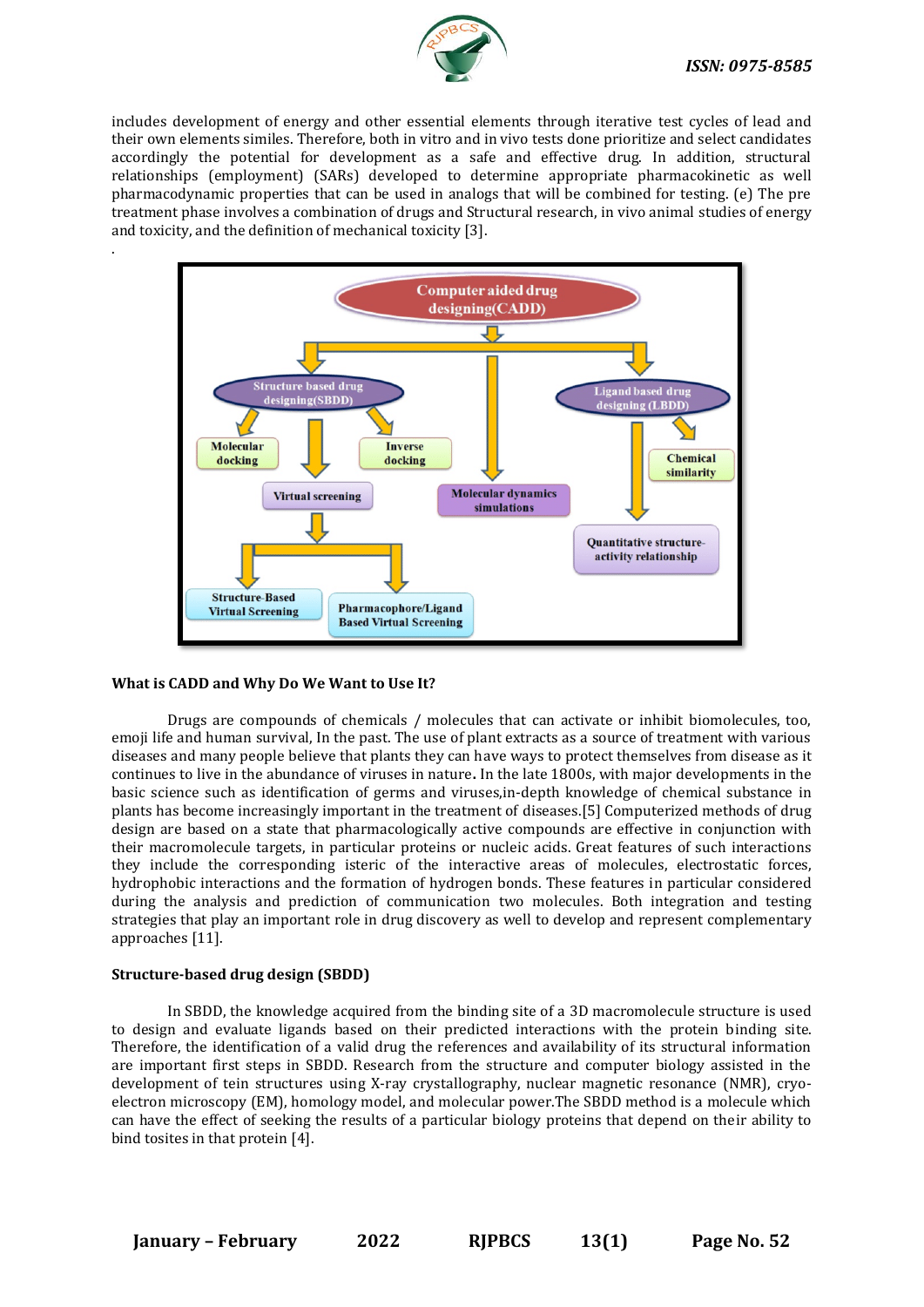



**Figure: Structure-based drug design**

# **Ligand-based drug design (LBDD)**

In cases where the 3D composition of the target protein is lacking, data taken from a set of active ligands .The appropriate target (receptor or enzyme) can be used to identify important architectural and environmental properties (molecular descriptions) based on visuals rational work.The same chemicals show the same nature feedback and communication with the target [8].



**Figure:- Ligand-based drug design**

# **Quantitative structure-activity relationship (QSAR)**

Hansch and Fujita introduced the QSAR approach based on Hammett and Taft's land works (Hansch and Fujita, 1964; Hansch, 1969). Mass construction work relationship models (QSAR) retreat or classification models used to predict new chemical activities compounds based on their physico-chemical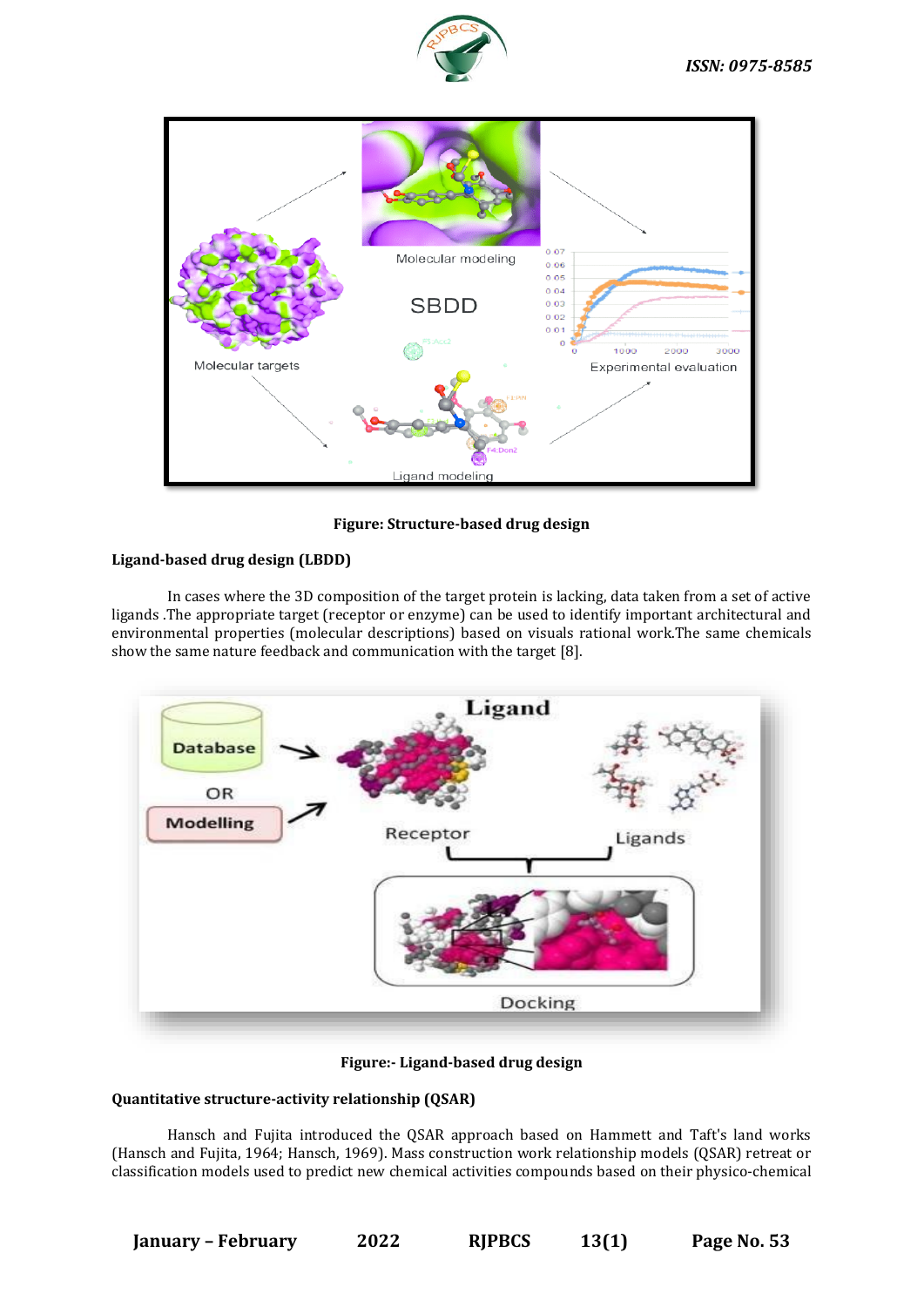

properties [15]. In general, QSAR is a retrospective model in which it reports on 'predictive' (X) variables such as physico-chemical structures and molecular descriptions in 'reaction' (Y) dynamics similar to computer function. QSAR summarizes the relationships of molecular descriptions (chemical structures) that describe the unique physico-chemical complex compounds of their biological activity. Using this relationship, the QSAR model is used to predict the performance of new chemicals. The predictive power of the QSAR model depends on the definitions used in the model generation [7].



**Figure: Quantitative structure-activity relationship**

# **De Novo ligand design (DnLD)**

This method is best known as a passage that supports the drug-based approach in which the novel ligand is developed from the outset using the art of investigators to a great extent. Thanks to the benefits of new chemical compounds, DnLD has been successfully used in both SBDD and LBDD methods. In the case of SBDD, the chemical properties of the active site of the target are considered to form the novel chemicals, and in LBDD, chemical properties based on pharmacophore or QSAR are used to form a novel compound. However, the true nature of computer chemistry in most cases is uncertain and therefore the lack of strong evidence is a barrier to this approach. The integration of various transformations was done with chemical drawing tools, and the construction of the structure was done with energy reduction tools [6].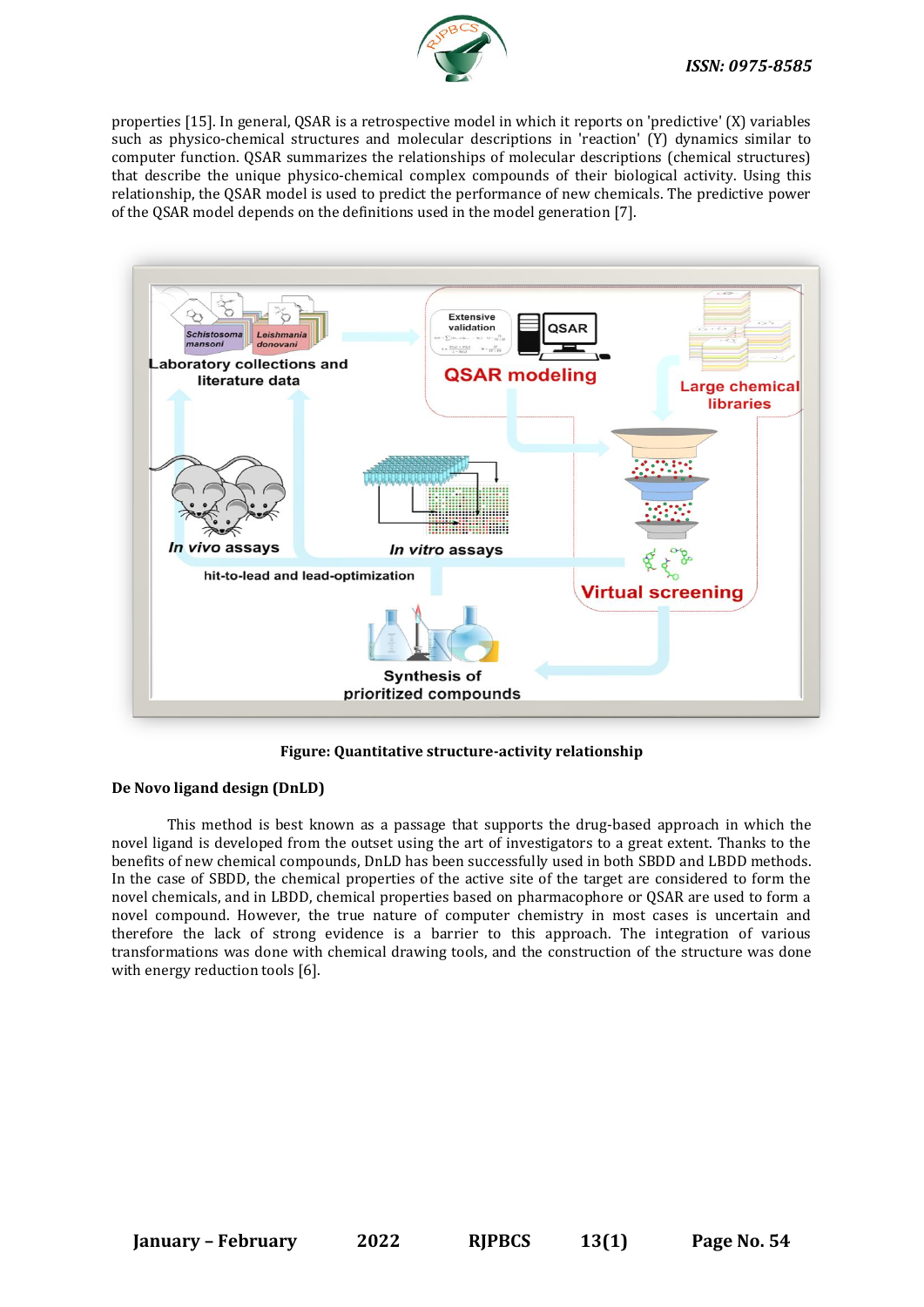



**Figure: De Novo ligand design**

### **Drug Discovery - Case Study**

In this section, we provide examples of plant germs in CADD. Below we show that candidate agrochemicals specific to the bacterial pathogen, Pseudomonas syringae and fungal pathogen, Colletotrichum gloeosporioides can be obtained using CADD concepts and tools [9].

**Homology model and validation:** In the Pseudomonas syringae, using a literature review, we selected two enzymes, MurD and MurE ligases, which are involved in the peptidoglycan biosynthesis of bacteria, as a possible alternative to rational drug design methods [14].

Modeling of the structures of MurD and MurE proteins from P. syringae. Among the models produced, the one with the smallest RMSD (root-mean-square deviation of the atomic ratio: the average distance between atoms of high protein) value and the last reduced power model was used for further analysis. The phi and psi angles represent the stereo-chemical parameters of the model, the coherence of the 3D generated structure with its amino acid sequence, and the regions of the model structure that can be rejected at 95% and 99% confidence intervals [16].

#### **Applications for computer design**

Several CADD studies have been reported over the years.Here, we briefly describe the selected subjects that work effectively drug testing tools. In 2014, a study by Gao (2014) highlighted the structure sensible drug formation against histone acetyl transmission, an attractive target for the discovery of cancer drugs. In their study, the 3D structure of acetyl the transfer domain was obtained from the PDB model tests. However, as several important remains were present absent from the building, a homology model was used using the individual sequence of the target and the an imperfect human crystal structure as a template [10].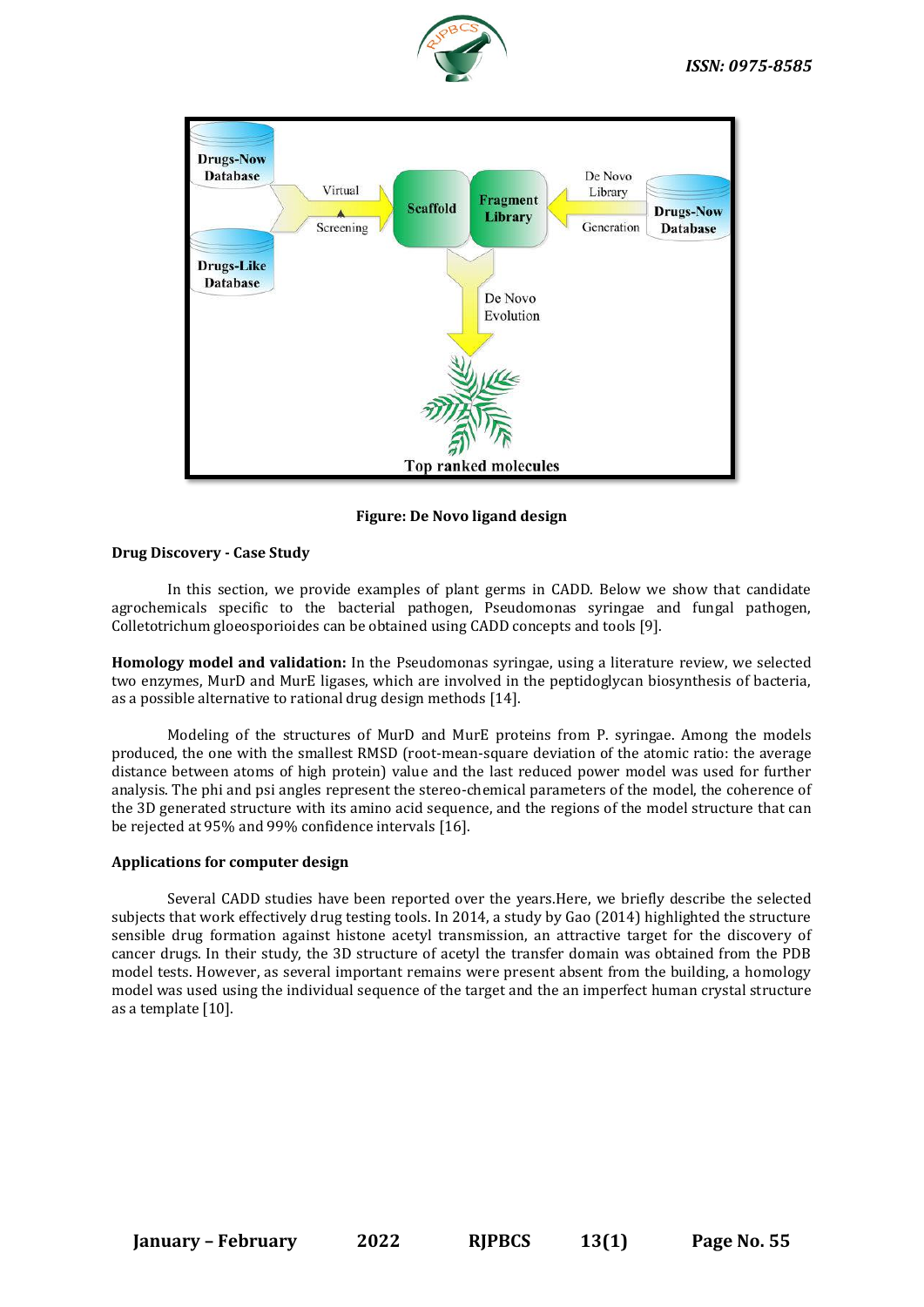



**Figure: The CADD protocol employed in the case study.**

# **CONCLUSION**

The development of computer-assisted drugs is a powerful tool in the search of promising drug addicts, especially when used In conjunction with the current tech biology screening technique. Except that CADD uses several limits and speculation, this is driven by information. Approach has become an important part of drug development process due to its ability to accelerate drug availability by we use existing information and ideas in the receptor-ligand interaction, strength and efficiency of structure, and synthesis.

#### **REFERENCES**

- [1] Adam M. Hist Philos Biol Biomed Sci 2005;36:513-537.
- [2] Durrant DJ and McCammon JA. Curr Opin Pharmacol 2010;10:770-774.
- [3] Burdine L, and T Kodadek. Chemistry and Biology 2004; 11: 593–597.
- [4] MF Sanner. Proteins Structure Function and Bioinformatics 2007;68: 726–737.
- [5] Wilson GL, and MA Lill. Future Medicinal Chemistry 2011; 735–750.
- [6] Vuorinen, A., and D. Schuster. Methods 2015;71: 113–134.
- [7] Imam J, Singh PK, and Shukla P. Front. Microbiol 2016;7:1488.
- [8] Katiyar C, Gupta A, Kanjilal S and Katiya S. Ayu 2012; 33:10-19.
- [9] Mole BM, Baltrus DA, Dangl JL, and Grant SR. Trends Microbiol 2007;15:363-371.
- [10] Ferreira LG, Dos Santos RN, Oliva G, and Andricopulo AD. Molecules 2015;20:13384-13421.